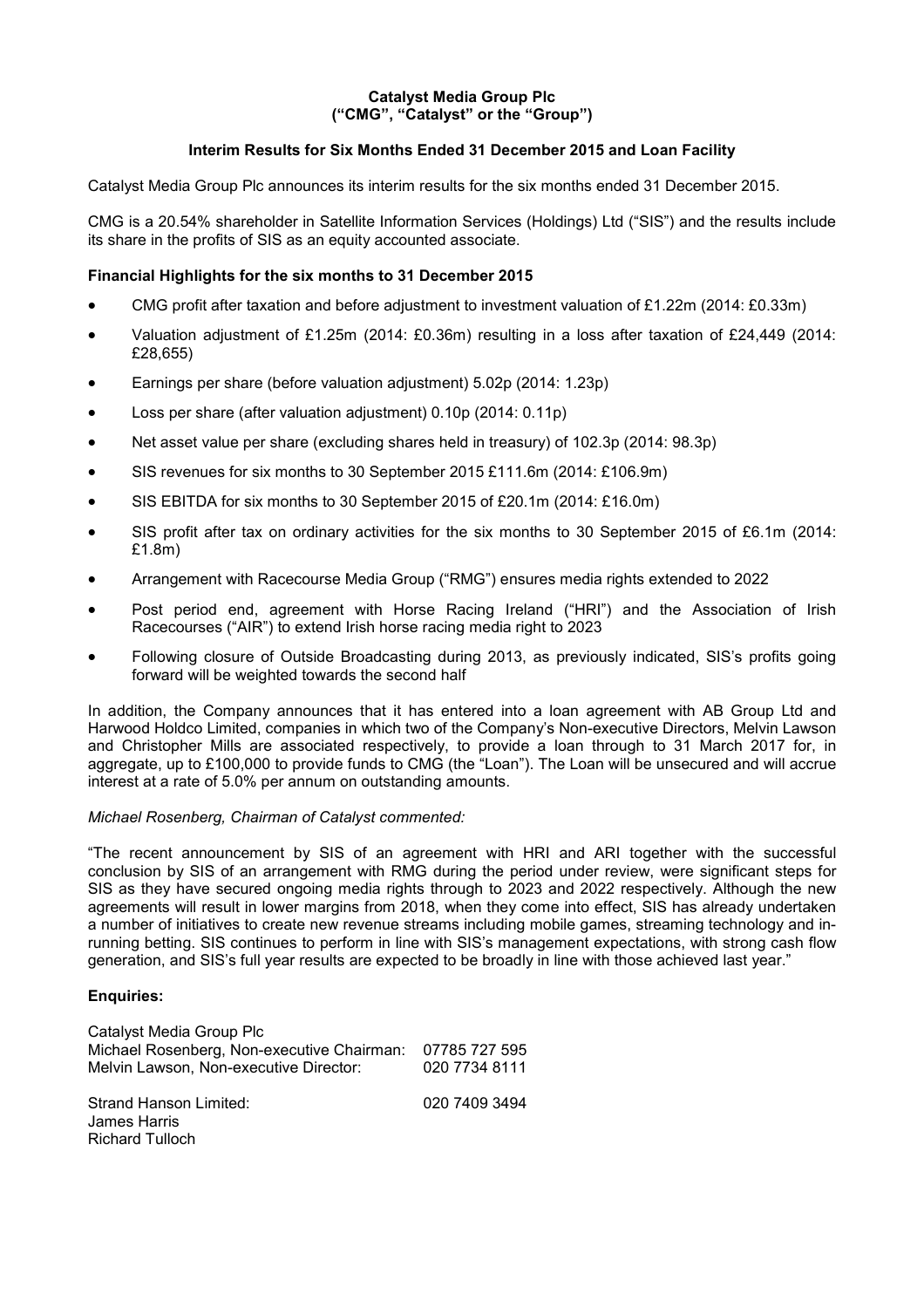## **Chairman's Statement**

For the six month period ended 31 December 2015 the Group has generated a net profit after taxation but before adjustment to investment valuation charges of £1.22m (2014: £0.33m). After taking account of the adjustment to valuation charge of £1.25m as referred to below, the Group recorded a loss of £24,449 for the period.

Net assets as at 31 December 2015 were £25.0m (30 June 2015: £25.0m). Net cash as at 31 December 2015 was £13,688 (2014: £89,327). Excluding the shares held in treasury, the net assets per share as at 31 December 2015 was 102.3p (2014: 98.3p).

The Group's main asset remains its 20.54% stake in SIS. The value of this investment has been maintained at £25.0m by deducting the amount of CMG's profit share for the period being £1.25m.

CMG equity accounts for its share in the profits of SIS which were £6.1m after tax for the six month period to 30 September 2015 (2014: £1.8m). Total revenues of SIS for the period were £111.6m (2014: £106.9m) of which £102.3m (2014: £96.4m) were derived from the business of providing integrated television and data services to licensed betting offices in the UK, Ireland and overseas and a further £9.3m (2014: £10.5m) was contributed by SIS Live services, which provides satellite news gathering and associated transmission services to its customers. Operating profits of SIS for the period were £7.8m compared to £3.4m, in the comparable period for 2014.

## *SIS BETTING*

SIS is a leading supplier of data, pictures and pricing across a range of sports enabling more than 100,000 betting opportunities a year. The new arrangements recently announced with RMG and with HRI and the AIR have secured ongoing media rights for SIS through to 2022 and 2023 respectively, thereby removing one of major risks faced by SIS and ensuring SIS will continue to be an important provider of both UK and Irish horseracing media and data going forward, albeit at lower margins when the new agreements start during the course 2018. The Irish deal ensures that retail bookmakers across the UK and Ireland and internationally will have access to Irish horseracing as part of a comprehensive package of content.

SIS has at the same time been focussing on how to enhance the profitability of the company in the light of the reduced margins from the traditional sources. Several initiatives are under way including mobile games, streaming technology, in-running betting and trading services all of which are beginning to show positive results.

# *MOBILE GAMES*

SIS has created some innovative on-demand racing games which merge the excitement of sports betting with a casino mechanic so that customers can play whenever they want. These games can be played across a range of platforms including desktop, mobile and tablet and the current portfolio of games includes horseracing, greyhounds, cycling as well as some seasonal specials. SIS provides these games direct to gaming providers, such as betting companies, who then sell them on to the end consumer.

#### *IN-RUNNING BETTING*

SIS has devised a low cost transmitter using GPS transmission technology, the size of a smart phone which is inserted into the saddlecloth and carried on the horse. This relays real time data on the horses, providing greater insight into the respective performance of each horse and it is believed that this will provide additional betting opportunities that could revolutionise in-running horseracing betting.

#### *SIS STREAMING PLATFORM*

SIS has delivered a technology solution suited to live sports for the betting industry with a tuned, secure, low latency streaming product which can stream both own and third party content from any source to any destination. SIS has already launched IPTV streaming services in the UK and Internationally together with live racing streaming with Bet and Watch and Watch and Bet capabilities.

#### *SIS TRADING SERVICES*

SIS compiles odds for a range of sporting events, thereby offering an outsourced trading service providing price and price derivatives for betting operators. The range of markets covered by the trading services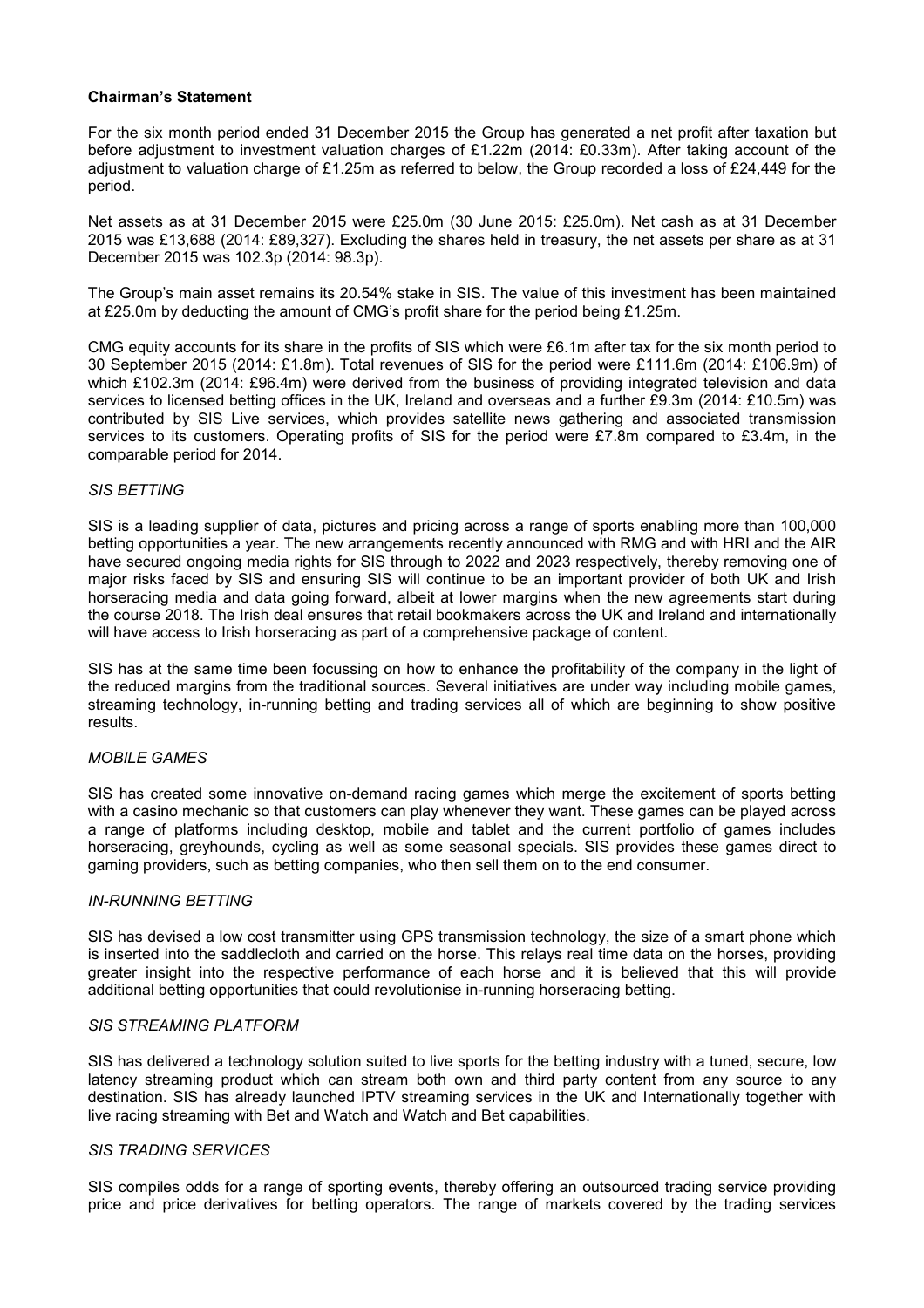currently include Ante Post, Early Prices, Board Prices and Starting Prices for both horse and greyhound racing and SIS expects to extend the service to other sports in due course.

### *SIS LIVE*

SIS Live provides satellite uplinks, SNG and satellite internet services. It also is engaged in media fibre, teleports, distribution and satellite capacity provision. It is becoming the connectivity provider of choice for critical media content in the UK, having recently provided the media connectivity for the Rugby World Cup in England in 2015.

Its fibre network connects its headquarters with resilient connectivity into key broadcast locations including major UK broadcasters, sports venues, network operators and studio facilities. Signals can be routed directly from the company's teleport sites or to national and international customers via a combination of satellite and fibre paths.

It provides innovative cost effective and reliable end to end high quality streaming solutions for live webcasts, social streaming, brands and marketing initiatives for premium providers.

#### *INDIA*

SIS continues to progress the outstanding amounts due and the associates tax liabilities relating to the India Commonwealth Games in 2012. Progress has been made in recent months and SIS expects to be in a position to successfully resolve the outstanding items in the next 12 to 18 months.

#### *OUTLOOK*

SIS continues to trade in line with SIS's management expectations and revenues and profit after tax for SIS's year ending 31 March 2016 are expected to be broadly in line with those of the previous year. However cash generation continues to be strong and the year end balance should significantly exceed that of the prior year.

No decision has yet been made by the Board of SIS with regard to any dividend payments but the situation remains under review. As a result, although the overheads of CMG are very low, CMG will need access to funding going forward. The Company has therefore entered into a loan agreement with AB Group Ltd and Harwood Holdco Limited, companies in which two of the Company's Non-executive Directors, Melvin Lawson and Christopher Mills are associated respectively, to provide the Loan through to 31 March 2017 for, in aggregate, up to £100,000 to provide funds to CMG. The Loan, which is unsecured, will accrue interest at a rate of 5.0% per annum on outstanding amounts.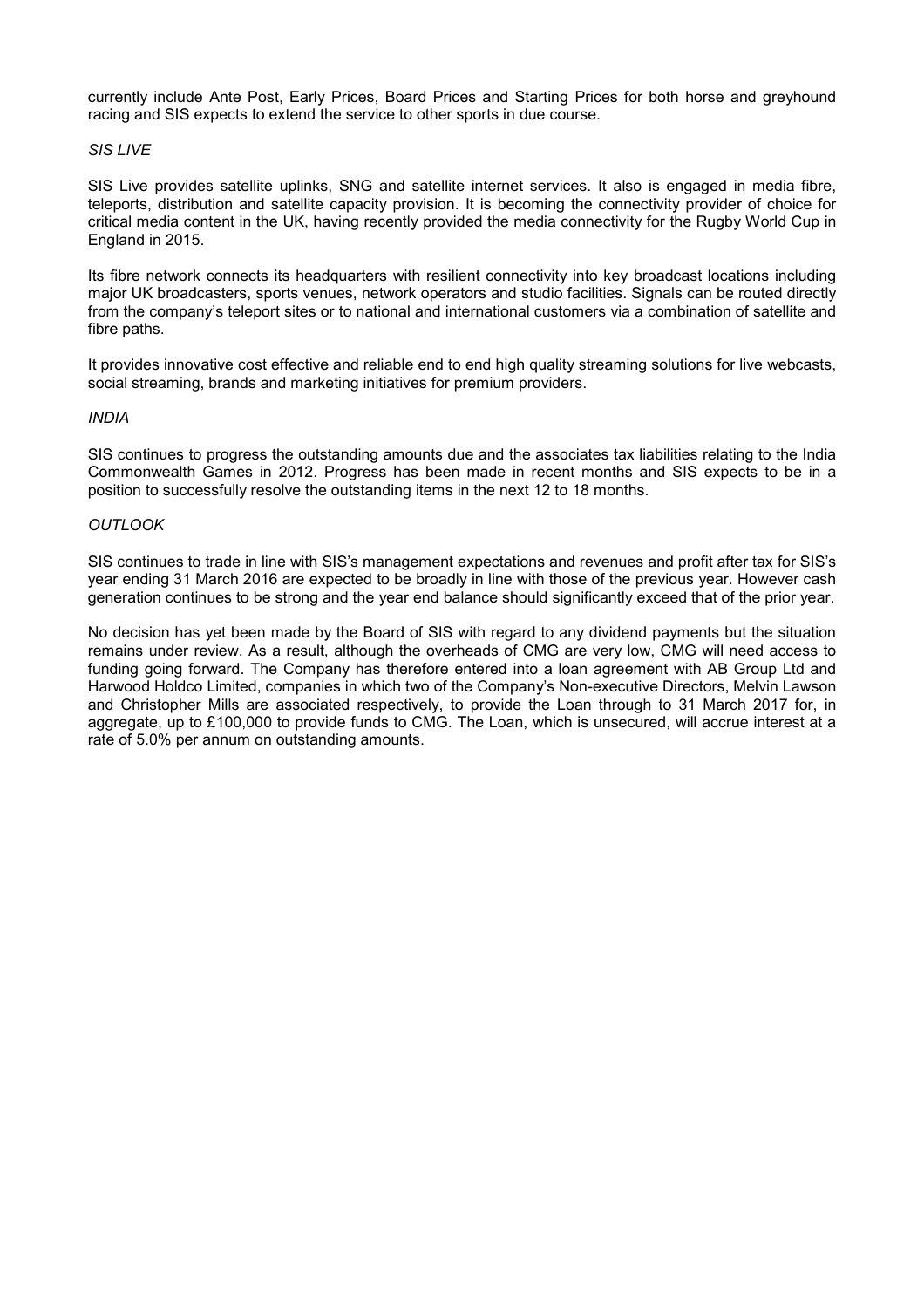# **Consolidated interim statement of comprehensive income**

|                                                                                                                 | <b>Notes</b>             | 6 months to<br>31 December<br>2015 | 6 months to<br>31 December<br>2014 | 12 months to<br>30 June 2015 |
|-----------------------------------------------------------------------------------------------------------------|--------------------------|------------------------------------|------------------------------------|------------------------------|
|                                                                                                                 |                          | £<br><b>Unaudited</b>              | £<br><b>Unaudited</b>              | £<br><b>Audited</b>          |
| Revenue                                                                                                         |                          | 12,500                             | 12,500                             | 25,000                       |
| Cost of sales<br>Gross profit                                                                                   |                          | 12,500                             | 12,500                             | 25,000                       |
| Administrative expenses<br>Other operating income                                                               |                          | (46, 446)                          | (46, 242)                          | (119, 991)                   |
| Operating loss                                                                                                  |                          | (33,946)                           | (33, 742)                          | (94, 991)                    |
| Financial income<br><b>Financial costs</b>                                                                      |                          | 6<br>(26)                          | 914                                | 1,012<br>160                 |
| Net financial income                                                                                            |                          | (20)                               | 914                                | 1,172                        |
| Share of profit of equity-accounted associate<br>Valuation<br>adjustment<br>equity-accounted<br>of<br>associate | 1                        | 1,248,832<br>(1, 248, 832)         | 359,450<br>(359, 450)              | 4,352,427<br>(2,836,073)     |
| Loss before taxation                                                                                            |                          | (33,966)                           | (32, 828)                          | 1,422,535                    |
| <b>Taxation</b>                                                                                                 |                          | 9,517                              | 4,173                              | 22,866                       |
| Profit / (loss) for the period                                                                                  |                          | (24, 449)                          | (28, 655)                          | 1,445,401                    |
| Share of other comprehensive<br>income<br>_of<br>associate                                                      |                          |                                    |                                    | (489, 469)                   |
| Total comprehensive income loss for the period                                                                  |                          | (24, 449)                          | (28, 655)                          | 955,932                      |
| Attributable to equity holders of the company                                                                   |                          | (24, 449)                          | (28, 655)                          | 955,932                      |
| Earnings / (loss) per share:                                                                                    | $\overline{\mathcal{A}}$ |                                    |                                    |                              |
| Basic                                                                                                           |                          | (0.10p)                            | (0.11p)                            | 5.62p                        |
| <b>Diluted</b><br>Pre valuation adjustment                                                                      |                          | (0.10p)<br>5.02p                   | (0.11p)<br>1.23p                   | 5.62p<br>16.66p              |
|                                                                                                                 |                          |                                    |                                    |                              |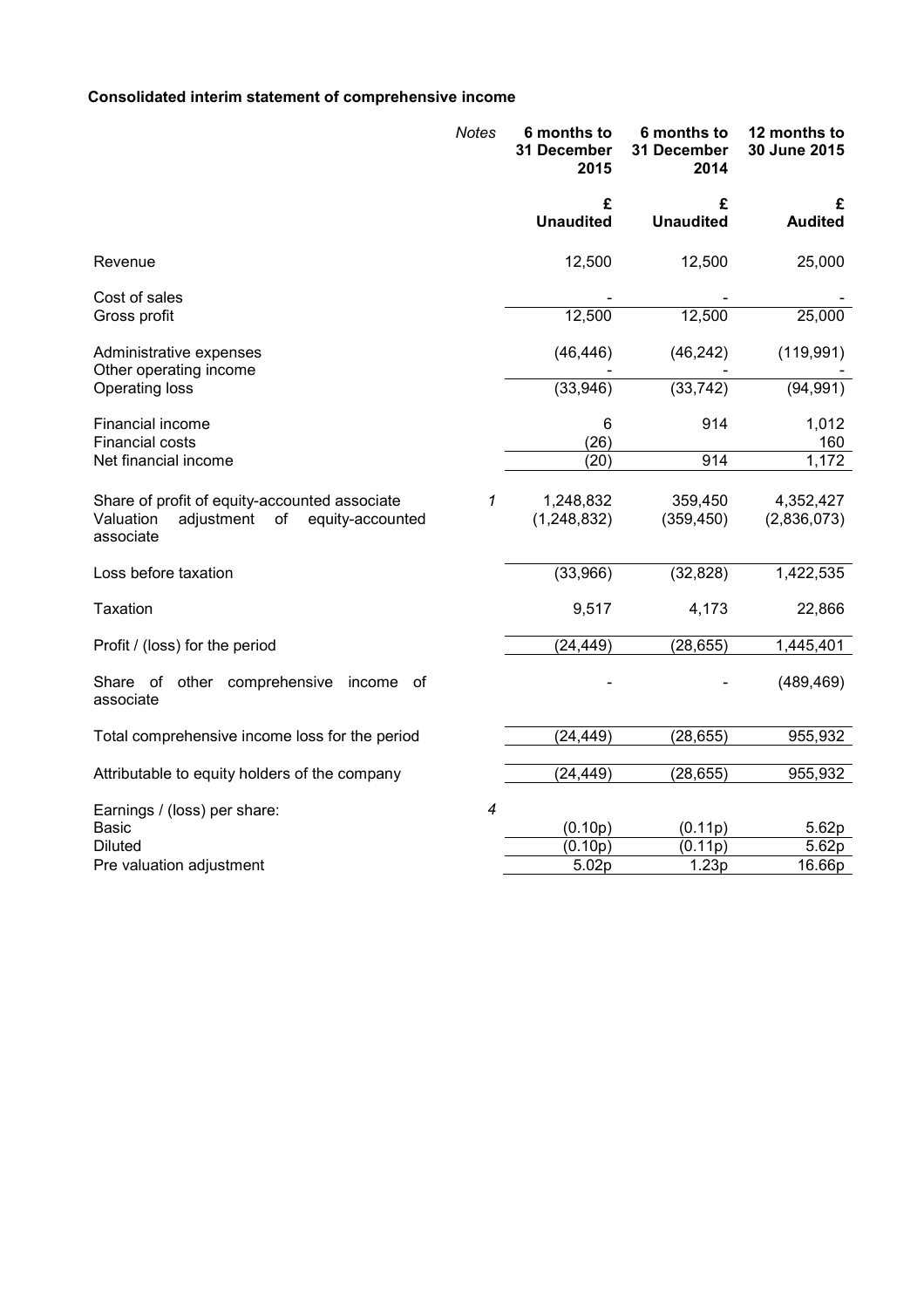# **Consolidated interim statement of financial position**

|                                                                      | <b>Notes</b> | <b>31 December</b><br>2015 | 31 December<br>2014 | 30 June<br>2015 |
|----------------------------------------------------------------------|--------------|----------------------------|---------------------|-----------------|
|                                                                      |              | £                          | £                   | £               |
|                                                                      |              | <b>Unaudited</b>           | <b>Unaudited</b>    | <b>Audited</b>  |
| <b>Assets</b>                                                        |              |                            |                     |                 |
| <b>Non-current assets</b>                                            |              |                            |                     |                 |
| Investment in associate                                              | 1            | 25,000,000                 | 23,973,116          | 25,000,000      |
|                                                                      |              | 25,000,000                 | 23,973,116          | 25,000,000      |
| <b>Current assets</b>                                                |              |                            |                     |                 |
| Trade and other receivables                                          |              | 18,692                     | 12,879              | 30,660          |
| Cash and cash equivalents                                            |              | 13,688                     | 89,327              | 16,969          |
|                                                                      |              | 32,380                     | 102,206             | 47,629          |
|                                                                      |              |                            |                     |                 |
| <b>Total assets</b>                                                  |              | 25,032,380                 | 24,075,322          | 25,047,629      |
| <b>Equity and liabilities</b>                                        |              |                            |                     |                 |
| Capital and reserves attributable to equity<br>holders of the parent |              |                            |                     |                 |
| Share capital                                                        |              | 2,541,136                  | 2,764,567           | 2,541,136       |
| Capital redemption reserve                                           |              | 273,183                    | 49,752              | 273,183         |
| Merger reserve                                                       |              | 2,402,674                  | 2,402,674           | 2,402,674       |
| Retained surplus                                                     |              | 19,764,245                 | 18,813,794          | 19,788,694      |
|                                                                      |              | 24,981,238                 | 24,030,787          | 25,005,687      |
| <b>Current liabilities</b>                                           |              |                            |                     |                 |
| Trade and other payables                                             |              | 51,142                     | 32,726              | 40,480          |
| Corporation tax payable                                              |              |                            | 11,809              | 1,462           |
|                                                                      |              | 51,142                     | 44,535              | 41,942          |
| <b>Total equity and liabilities</b>                                  |              | 25,032,380                 | 24,075,322          | 25,047,629      |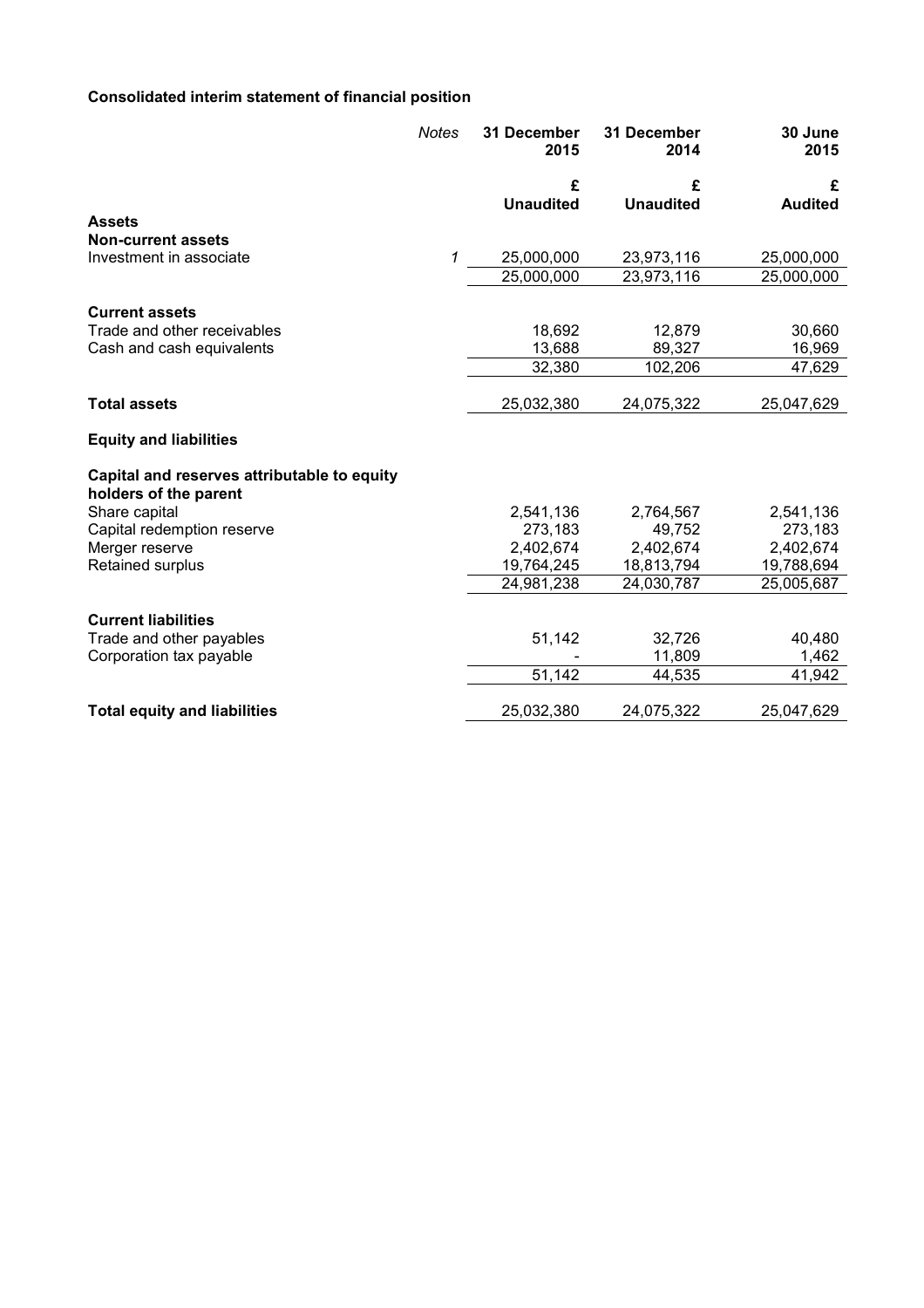# **Consolidated interim cash flow statement**

|                                                                                                                                                                                              | 6 months<br>to 31<br><b>December</b><br>2015   | 6 months<br>to 31<br><b>December</b><br>2014 | 12 months<br>to 30<br>June<br>2015                     |
|----------------------------------------------------------------------------------------------------------------------------------------------------------------------------------------------|------------------------------------------------|----------------------------------------------|--------------------------------------------------------|
|                                                                                                                                                                                              | £<br><b>Unaudited</b>                          | £<br><b>Unaudited</b>                        | £<br><b>Audited</b>                                    |
| Cash flow from operating activities                                                                                                                                                          |                                                |                                              |                                                        |
| Profit / (loss) before taxation<br>Adjustments for:                                                                                                                                          | (33,966)                                       | (32, 828)                                    | 1,422,535                                              |
| Depreciation, amortisation and valuation adjustment<br>Share of profit from associate<br>Finance income<br>Finance expense<br>Corporation taxes recovered                                    | 1,248,832<br>(1,248,832)<br>(6)<br>26<br>4,173 | 359,450<br>(359, 450)<br>(914)<br>6,626      | (4,352,427)<br>2,836,073<br>(1,012)<br>(160)<br>14,962 |
|                                                                                                                                                                                              |                                                |                                              |                                                        |
| Net cash outflow from operating activities before<br>changes in working capital<br>Decrease / (increase) in trade and other receivables<br>Increase / (decrease) in trade and other payables | (29, 773)<br>15,850<br>10,662                  | (27, 116)<br>18,217<br>1,318                 | (80, 029)<br>439<br>9,080                              |
| Net cash outflow used in operating activities                                                                                                                                                | (3,261)                                        | (7, 581)                                     | (70, 510)                                              |
| <b>Investing activities</b><br>Dividend received<br>Interest received                                                                                                                        | $6\phantom{1}6$                                | 1,026,884<br>914                             | 1,026,884<br>1,012                                     |
| Net cash inflow from investing activities                                                                                                                                                    | $6\phantom{1}$                                 | 1,027,798                                    | 1,027,896                                              |
| <b>Financing activities</b><br>Shares purchased into treasury<br>Interest paid                                                                                                               | (26)                                           | (1,469,306)                                  | (1,478,993)<br>160                                     |
| Net cash outflow from financing activities                                                                                                                                                   | (26)                                           | (1,469,306)                                  | (1, 478, 833)                                          |
| Net decrease in cash and cash equivalents in the period<br>Cash and cash equivalents at the beginning of the                                                                                 | (3,281)                                        | (449,089)                                    | (521, 447)                                             |
| period                                                                                                                                                                                       | 16,969                                         | 538,416                                      | 538,416                                                |
| Cash and cash equivalents at the end of the period                                                                                                                                           | 13,688                                         | 89,327                                       | 16,969                                                 |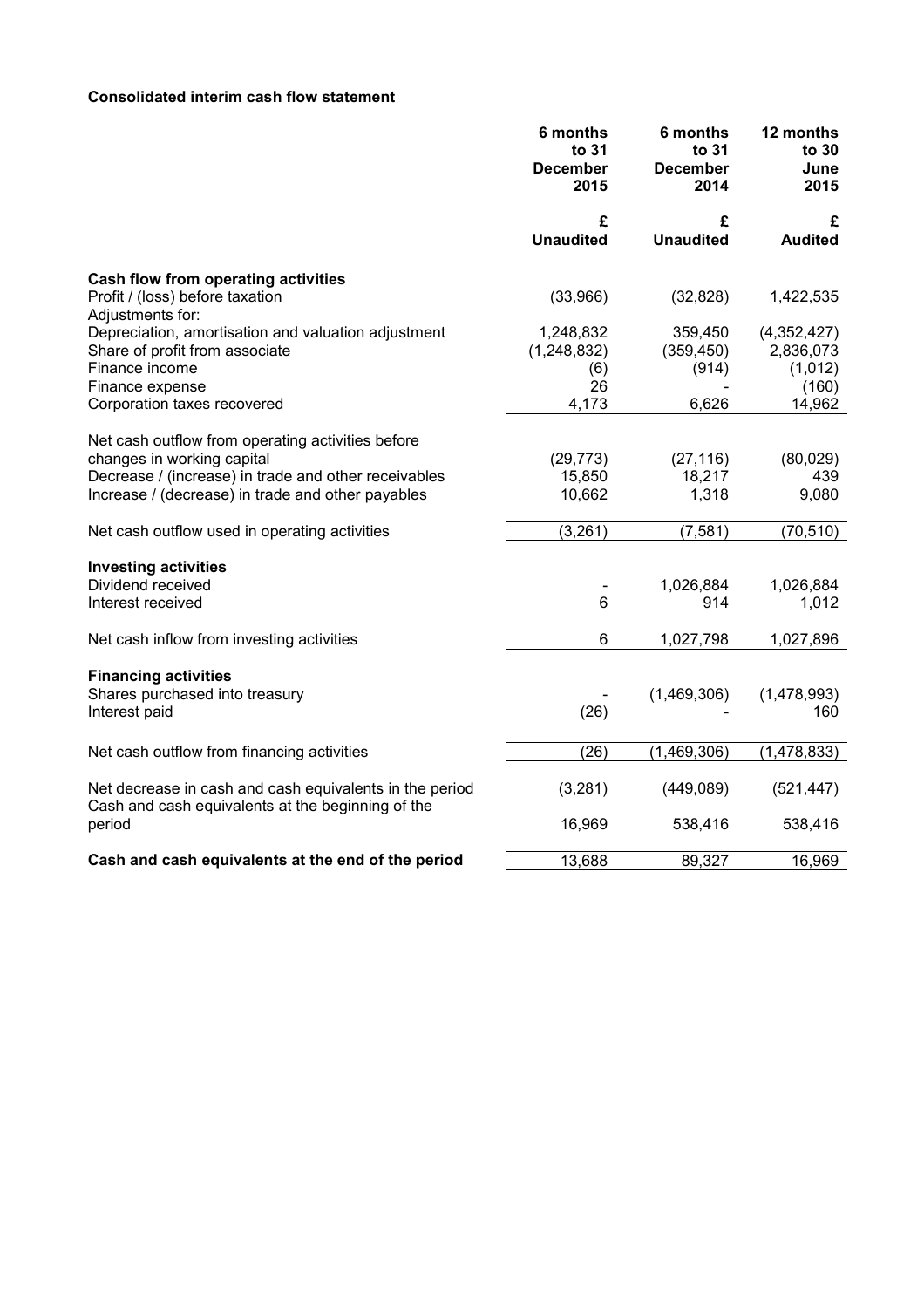# **Consolidated interim statement of changes in equity**

|                                                                     | <b>Share</b><br>capital | Capital<br>redemption<br>reserve | <b>Merger</b><br>reserve | <b>Retained surplus/</b><br>(deficit) | <b>Total</b><br>shareholders<br>equity |
|---------------------------------------------------------------------|-------------------------|----------------------------------|--------------------------|---------------------------------------|----------------------------------------|
|                                                                     | £                       | £                                | £                        | £                                     |                                        |
|                                                                     | <b>Unaudited</b>        | <b>Unaudited</b>                 | <b>Unaudited</b>         | <b>Unaudited</b>                      | <b>Unaudited</b>                       |
| At 1 July 2014 - restated                                           | 2,764,567               | 49,752                           | 2,402,674                | 20,311,755                            | 25,528,748                             |
| Loss for the 6 month period to 31 December 2014                     |                         |                                  |                          | (28, 655)                             | (28, 655)                              |
| Share repurchase                                                    |                         |                                  |                          | (1,469,306)                           | (1,469,306)                            |
| Total comprehensive loss for the period                             | $\blacksquare$          | $\overline{\phantom{a}}$         |                          | (1,497,961)                           | (1,497,961)                            |
| At 31 December 2014                                                 | 2,764,567               | 49,752                           | 2,402,674                | 18,813,794                            | 24,030,787                             |
| Profit for the 6 month period to 30 June 2015                       |                         |                                  |                          | 1,474,056                             | 1,474,056                              |
| Share of other comprehensive loss of associate                      |                         |                                  |                          | (489, 469)                            | (489, 469)                             |
| Share repurchase                                                    |                         |                                  |                          | (9,687)                               | (9,687)                                |
| Cancellation of Treasury shares                                     | (223, 431)              | 223,431                          |                          |                                       |                                        |
| Total comprehensive profit for the period                           | (223, 431)              | 223,431                          | $\blacksquare$           | 974,900                               | 974,900                                |
|                                                                     |                         |                                  |                          |                                       |                                        |
| At 30 June 2015                                                     | 2,541,136               | 273,183                          | 2,402,674                | 19,788,694                            | 25,005,687                             |
|                                                                     | <b>Share</b><br>capital | Capital<br>redemption<br>reserve | <b>Merger</b><br>reserve | Retained surplus/<br>(deficit)        | <b>Total</b><br>shareholders<br>equity |
|                                                                     | £                       | £                                |                          | £                                     |                                        |
|                                                                     | <b>Unaudited</b>        | <b>Unaudited</b>                 | <b>Unaudited</b>         | <b>Unaudited</b>                      | <b>Unaudited</b>                       |
| At 1 July 2015                                                      | 2,541,136               | 273,183                          | 2,402,674                | 19,788,694                            | 25,005,687                             |
| Loss for the 6 month period to 31 December 2015<br>Share repurchase |                         |                                  |                          | (24, 449)                             | (24, 449)                              |
| Total comprehensive loss for the period                             |                         |                                  |                          | (24, 449)                             | (24, 449)                              |
| At 31 December 2015                                                 | 2,,541,136              | 273,183                          | 2,402,674                | 19,764,245                            | 24,981,238                             |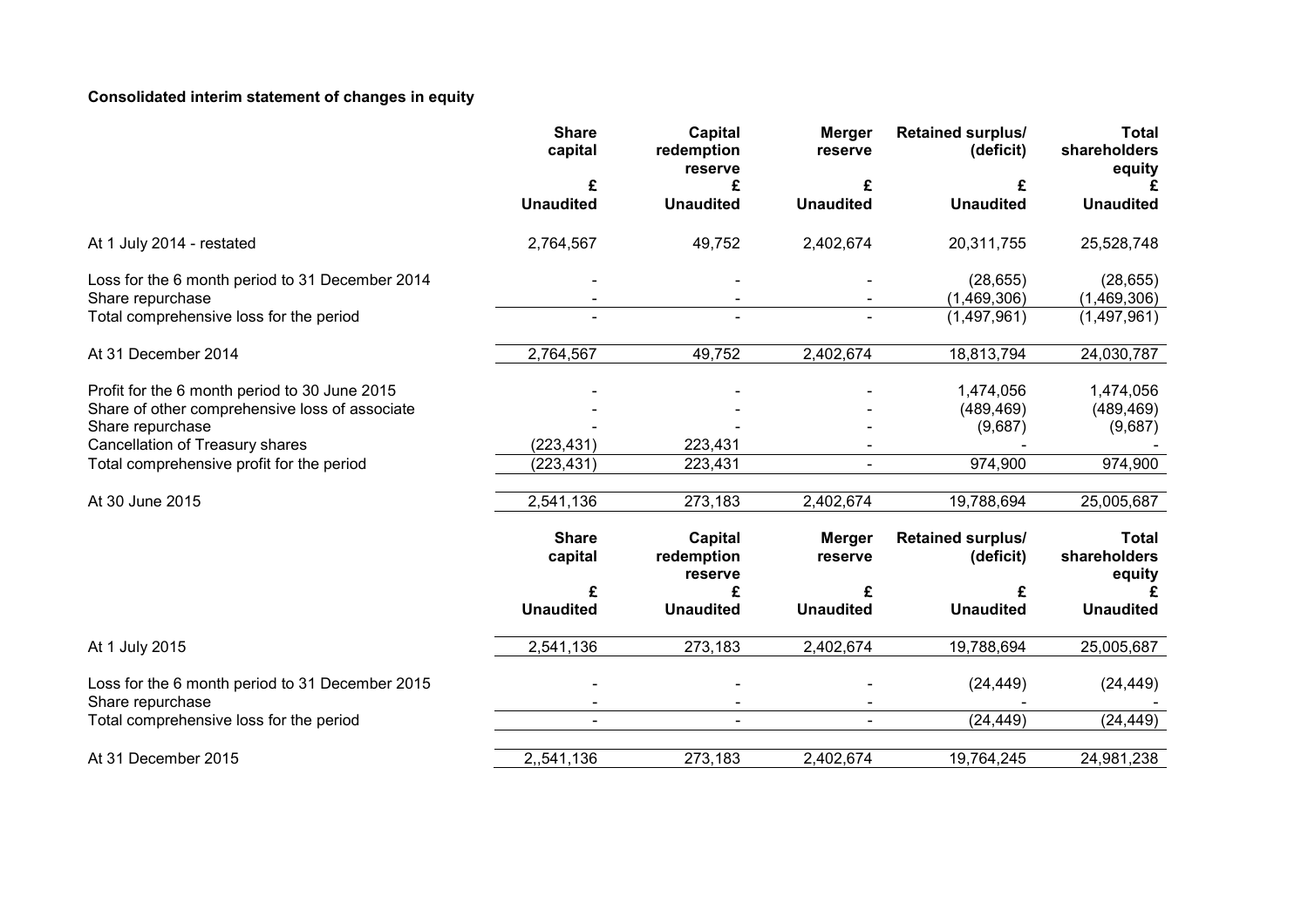## **Notes to the interim financial statements**

| Investment in associate<br>1. | Share of net<br>assets | <b>Fair Value of</b><br>Intangibles | Total       |
|-------------------------------|------------------------|-------------------------------------|-------------|
|                               | Group                  | Group                               | Group       |
| Cost                          |                        |                                     |             |
| At 1 July 2015                | 16,557,120             | 8,442,880                           | 25,000,000  |
| Additions - share of profit   | 1,248,832              |                                     | 1.248.832   |
| Dividend received             |                        |                                     |             |
| Valuation adjustment          |                        | (1,248,832)                         | (1,248,832) |
| At 31 December 2015           | 17,805,952             | 7.194.048                           | 25,000,000  |

The Group's interest in the associate, Satellite Information Services (Holdings) Limited, ("SIS") a company incorporated in England and Wales, is held by Alternateport Limited ("Alternateport"). Alternateport holds an investment of 20.54% in the equity share capital of SIS and is entitled to appoint a director and alternate director to the SIS board. This right has been exercised since acquisition. Alternateport is a wholly owned subsidiary of Catalyst Media Holdings Limited, a wholly-owned subsidiary of the Company. The intangible assets represent the value attributable to the ongoing business activities of SIS, which are subject to an annual valuation adjustment.

The Board has reviewed its valuation of the investment in SIS as at 31 December 2015 and has, in line with previous policy, reduced the value of the investment by the amount of its profit share for the period. As a result, it has concluded that the investment should be held at a value of £25,000,000.

| Revenue:<br>102,299<br>21,012<br>19,803<br><b>SIS Betting Services</b><br><b>SIS LIVE services</b><br>9,300<br>1,910<br>2,151<br>111,599<br>22,922<br>21,954<br><b>Total revenue</b><br>7,800<br>1,602<br>687<br>Operating profit from ongoing operations<br>Net interest payable<br>13<br>(128)<br>61<br>Profit on disposal of associate<br>Profit on disposal of fixed asset<br><b>Exceptional items</b><br>(261)<br>(54)<br>(107)<br>Profit before tax<br>7,600<br>1,561<br>452<br>(1,520)<br>(312)<br>(93)<br>Taxation<br>359<br>1,249<br>Share of profit after taxation<br>6,080<br>1,249<br>Net income from associate<br>6,080<br>359 | Share of profit of associate* | 30 September<br>2015<br><b>SIS Total</b><br>£'000 | 31 December<br>2015<br><b>CMG share</b><br>£'000 | 31 December<br>2014<br><b>CMG share</b><br>£'000 | 30 June<br>2015<br><b>CMG share</b><br>£'000 |
|---------------------------------------------------------------------------------------------------------------------------------------------------------------------------------------------------------------------------------------------------------------------------------------------------------------------------------------------------------------------------------------------------------------------------------------------------------------------------------------------------------------------------------------------------------------------------------------------------------------------------------------------|-------------------------------|---------------------------------------------------|--------------------------------------------------|--------------------------------------------------|----------------------------------------------|
|                                                                                                                                                                                                                                                                                                                                                                                                                                                                                                                                                                                                                                             |                               |                                                   |                                                  |                                                  |                                              |
|                                                                                                                                                                                                                                                                                                                                                                                                                                                                                                                                                                                                                                             |                               |                                                   |                                                  |                                                  | 42,591                                       |
|                                                                                                                                                                                                                                                                                                                                                                                                                                                                                                                                                                                                                                             |                               |                                                   |                                                  |                                                  | 4,453                                        |
|                                                                                                                                                                                                                                                                                                                                                                                                                                                                                                                                                                                                                                             |                               |                                                   |                                                  |                                                  | 47,044                                       |
|                                                                                                                                                                                                                                                                                                                                                                                                                                                                                                                                                                                                                                             |                               |                                                   |                                                  |                                                  | 5,270                                        |
|                                                                                                                                                                                                                                                                                                                                                                                                                                                                                                                                                                                                                                             |                               |                                                   |                                                  |                                                  | (121)                                        |
|                                                                                                                                                                                                                                                                                                                                                                                                                                                                                                                                                                                                                                             |                               |                                                   |                                                  |                                                  | 8                                            |
|                                                                                                                                                                                                                                                                                                                                                                                                                                                                                                                                                                                                                                             |                               |                                                   |                                                  |                                                  |                                              |
|                                                                                                                                                                                                                                                                                                                                                                                                                                                                                                                                                                                                                                             |                               |                                                   |                                                  |                                                  | 218                                          |
|                                                                                                                                                                                                                                                                                                                                                                                                                                                                                                                                                                                                                                             |                               |                                                   |                                                  |                                                  | 5,376                                        |
|                                                                                                                                                                                                                                                                                                                                                                                                                                                                                                                                                                                                                                             |                               |                                                   |                                                  |                                                  | (1,024)                                      |
|                                                                                                                                                                                                                                                                                                                                                                                                                                                                                                                                                                                                                                             |                               |                                                   |                                                  |                                                  | 4,352                                        |
|                                                                                                                                                                                                                                                                                                                                                                                                                                                                                                                                                                                                                                             |                               |                                                   |                                                  |                                                  | 4,352                                        |
|                                                                                                                                                                                                                                                                                                                                                                                                                                                                                                                                                                                                                                             | Other comprehensive income    |                                                   |                                                  |                                                  |                                              |
| Actuarial (loss) /gain                                                                                                                                                                                                                                                                                                                                                                                                                                                                                                                                                                                                                      |                               |                                                   |                                                  |                                                  | (610)                                        |
| Deferred tax                                                                                                                                                                                                                                                                                                                                                                                                                                                                                                                                                                                                                                |                               |                                                   |                                                  |                                                  | 121                                          |
|                                                                                                                                                                                                                                                                                                                                                                                                                                                                                                                                                                                                                                             |                               |                                                   |                                                  |                                                  | (489)                                        |
| Share of gross assets and liabilities of<br>associate                                                                                                                                                                                                                                                                                                                                                                                                                                                                                                                                                                                       |                               |                                                   |                                                  |                                                  |                                              |
| Gross assets<br>145,622<br>29,911<br>29,601                                                                                                                                                                                                                                                                                                                                                                                                                                                                                                                                                                                                 |                               |                                                   |                                                  |                                                  | 30,077                                       |
| Gross liabilities<br>(58, 933)<br>(12, 105)<br>(16, 482)                                                                                                                                                                                                                                                                                                                                                                                                                                                                                                                                                                                    |                               |                                                   |                                                  |                                                  | (13, 520)                                    |
| 86,689<br>17,806<br>13,119<br>Net equity                                                                                                                                                                                                                                                                                                                                                                                                                                                                                                                                                                                                    |                               |                                                   |                                                  |                                                  | 16,557                                       |

*\*The period covered by the associate's accounts is the six months to 30 September 2015. The revenues have been stated excluding internal revenues.*